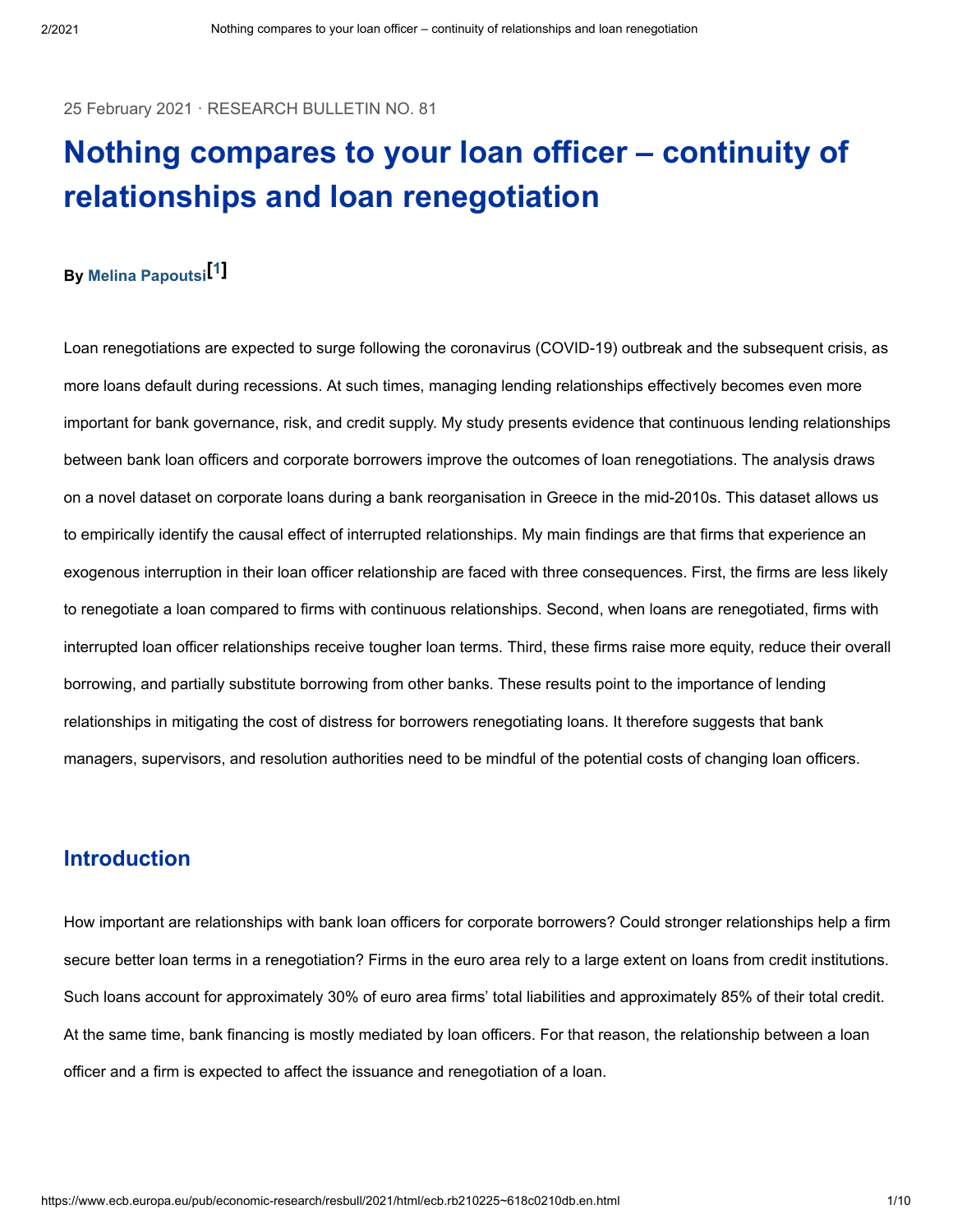Whether the benefits of these relationships offset the costs is a challenging question. On the one hand, such relationships can reduce asymmetric information and improve loan monitoring. On the other hand, they may contribute to "evergreening" behaviour and potentially to an increase in non-performing loans. Evergreening means rolling over loans to firms at a high risk of bankruptcy in order to avoid losses. I study these trade-offs by looking at interruptions in relationships between loan officers and borrowing firms and their implications for loan renegotiations and firms' sources of financing.

The central finding of the paper is that relationships between loan officers and firms do have a significant positive impact on loan renegotiation. In this study firms with interrupted relationships are less likely to renegotiate a loan compared to firms with continuous relationships. When renegotiation does occur, firms with interrupted loan officer relationships receive less beneficial loan terms – significantly shorter maturities and higher collateral requirements – even though interest rates hardly increase. Lastly, firms alter their capital structure and sources of financing after the relationship with the loan officer is interrupted.

## **Interruption of bank lending relationships**

Lending relationships between loan officers and borrowers may be interrupted as a consequence of bank mergers and consolidations, interventions by banking supervisors, fintech developments or regular staff rotation policies. The most common reason for an interrupted lending relationship is the closure of a branch. For example, banks often consolidate their branch networks in response to financial distress, as consolidation reduces operating costs and centralises lending decisions. A banking merger can magnify this effect, as it often leads to the closure of a significant number of branches. Banking supervisors can give input on such branch closures, as they review bank mergers to ensure the safety and soundness of the new entity, including its governance and business models. Moreover, the development of fintech allows banks to move towards business models that rely less on branches and more on online communication with customers. Last but not least, the relationship between a loan officer and a firm can be interrupted if a bank applies a loan officer rotation policy. A policy of this type may be recommended as a measure to prevent excessively favourable treatment of borrowers, or evergreening behaviour by loan officers $^{[2]}$ .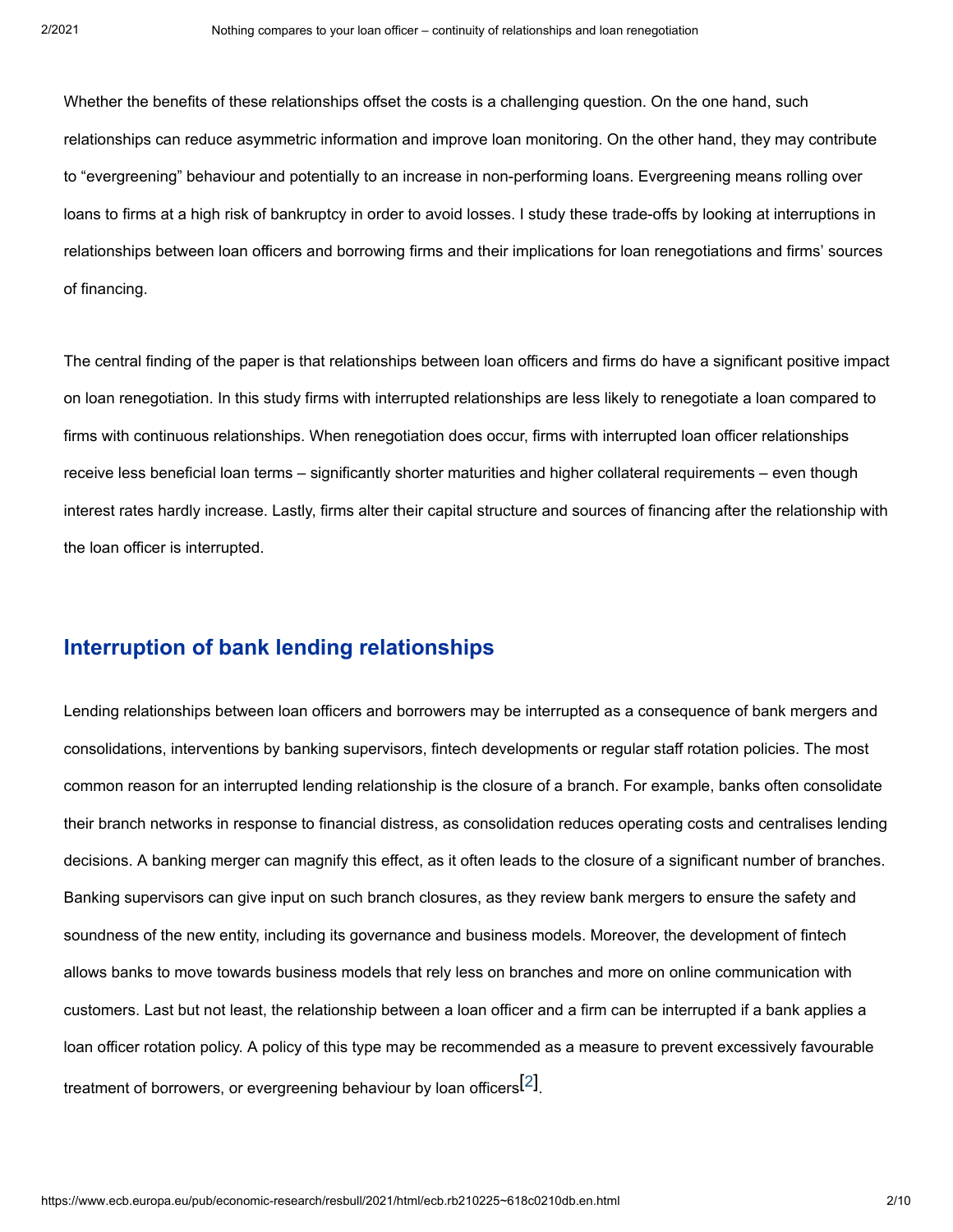There are two main challenges for accurately estimating the impact of lending relationships on loan renegotiation. First, it is difficult to quantify the value of personal relationships. No direct measure of the value of a relationship exists. The length of a given relationship may seem like a straightforward measure, but the many inter-related factors influencing the decision to sever an existing relationship make it hard to interpret the effect. These inter-related factors create a second challenge. A bank's decision to break an existing relationship may reflect its perception of the declining creditworthiness of the borrower. Under some circumstances a successful firm may seek to broaden its access to external finance by weakening its relationship with a particular bank. Such a decision reflects a choice by the firm and would bias any results estimated by treating relationships as if they are entirely unaffected by the firm's actions.

To overcome these challenges, in Papoutsi (2021) I use confidential data on corporate loans from a major Greek bank, that is representative of the Greek banking sector, around the time of a large-scale reorganisation $^{\left[ 3\right] }$ . The reorganisation of the bank gives rise to variation in the length of the relationships between loan officers and firms that is exogenous, i.e. not influenced by any actions by the firms. Meanwhile the detailed confidential data on corporate loans allow us to quantify accurately the effect of interrupted relationships. During the reorganisation, some bank units are closed and the loan accounts from those units are merged with accounts in other, surviving units. A bank unit closure interrupts the relationships between loan officers and firms, because merged accounts are assigned to new loan officers. Thus, after the reorganisation, two types of firms are identified. First, there are firms whose loans have been transferred to another unit and whose loan officer relationship has consequently been discontinued. Second, there are firms that have remained assigned to the same unit. Hard information passes from one loan officer to another during transfers, because the transfer happens within the same bank. Therefore any differences observed between the two groups after the consolidation period should be the consequence of interrupted relationships.

## **Impact on loan renegotiation**

According to my results, firms assigned to a new loan officer were significantly less likely to renegotiate a loan. The empirical results show a statistically significant difference in the probability of these firms renegotiating a loan compared to firms with continuous relationships. In particular, the results imply a 49% probability of loan renegotiation for firms with an interrupted relationship, compared with a 59% probability for firms with a continuous relationship. Figure 1 presents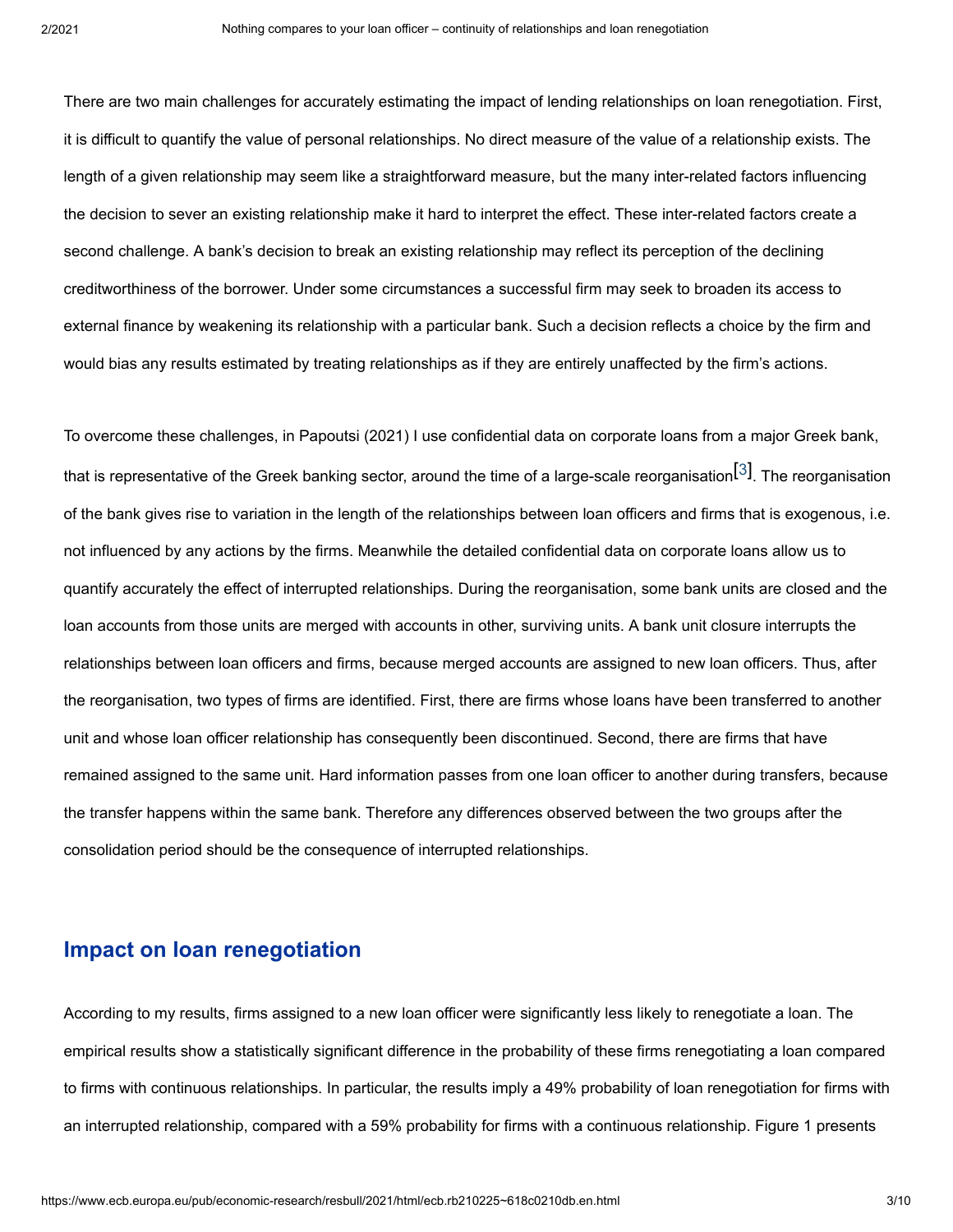the evolution of the effect over time. We observe that before the reorganisation (2012-13) there is no statistically significant difference between the two groups of firms when it comes to the probability of renegotiating a loan. After the reorganisation (2014-15), the probability of renegotiating a loan is lower for the firms with interrupted relationships. Moreover, this effect lasts for at least two years.

#### **Figure 1**

Effect of an interruption in the relationship between a loan officer and a firm on loan renegotiation relative to the year before the reorganisation (2013)



#### Source: Papoutsi (2021).

Notes: The y-axis shows the difference in the probability of renegotiating a loan (expressed in fractions) between the firms with interrupted relationships and firms with continuous relationships. The red vertical line shows the time of the reorganisation. The coefficients are obtained from a difference-in-difference regression of the renegotiation dummy on an indicator for interrupted relationships and on region and bank unit fixed effects. The bars correspond to 95% confidence intervals. The economic magnitude of the effect can be estimated in the following way: a loan is renegotiated on average with 59% probability and the plot shows that the fractional difference between firms with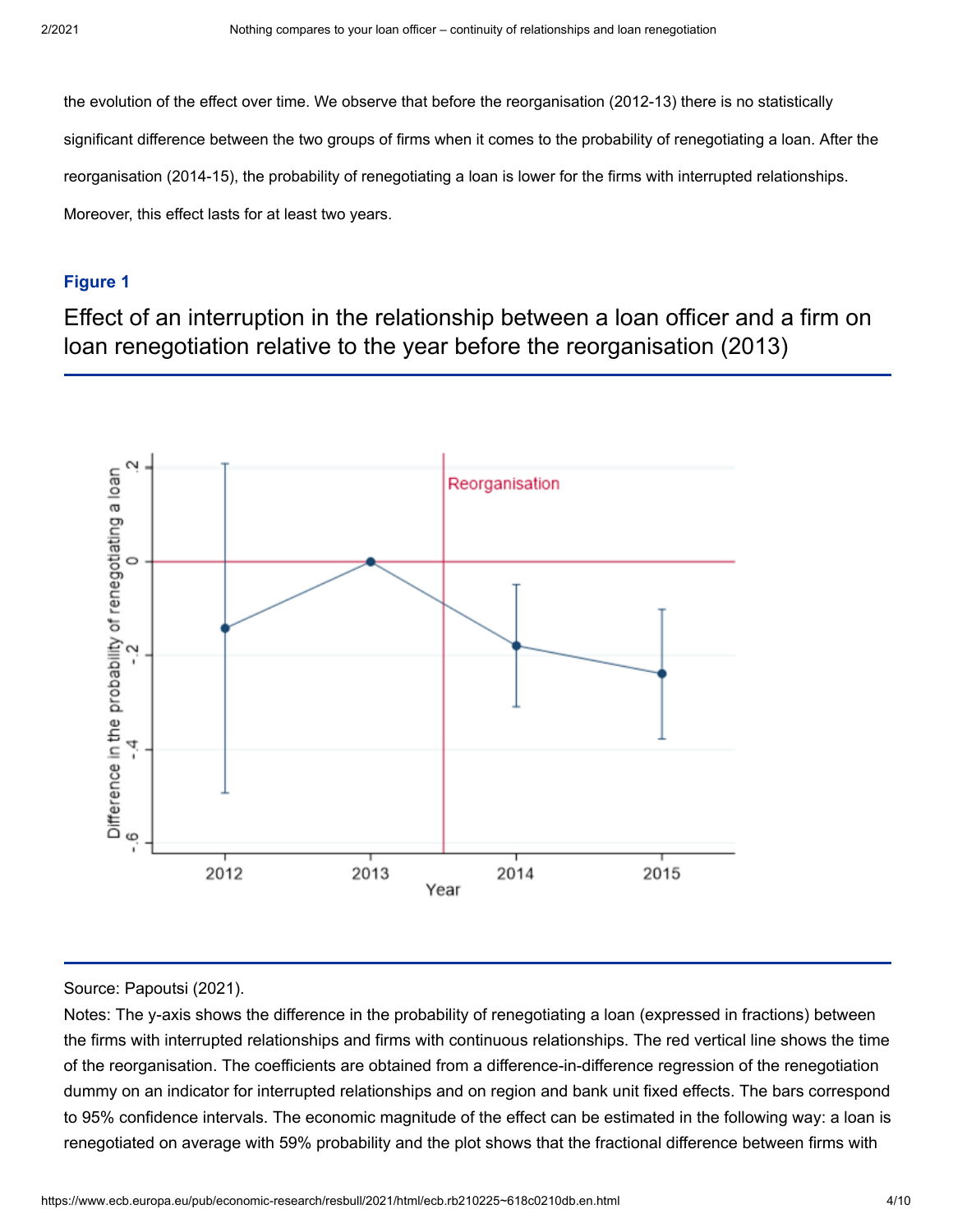uninterrupted and interrupted relationships is 0.18 (vertical difference between the blue dots for 2014 and 2013). Thus, firms with interrupted relationships have approximately a 48% probability of renegotiating a loan.

Moreover, when loans are renegotiated, the firms with interrupted loan officer relationships receive less beneficial terms and conditions on their renegotiated loans than firms with continuous relationships. Firms with interrupted relationships face higher interest rates and significantly shorter maturities, while being required to pledge collateral for an amount 65% higher than firms with continuous relationships. The economic magnitudes of the impact on loan maturity and collateral are significant as they correspond to a maturity approximately two years shorter and an additional €0.78 of collateral for each euro of loan amount. The plots below present the evolution of these results graphically. The difference in the loan terms appears in the first year after the interruption of the relationship and increases the following year.

#### **Figure 2**

Impact of interrupted relationships on renegotiated loans' terms relative to the year before the reorganisation (2013)

### **Effect on interest rate**

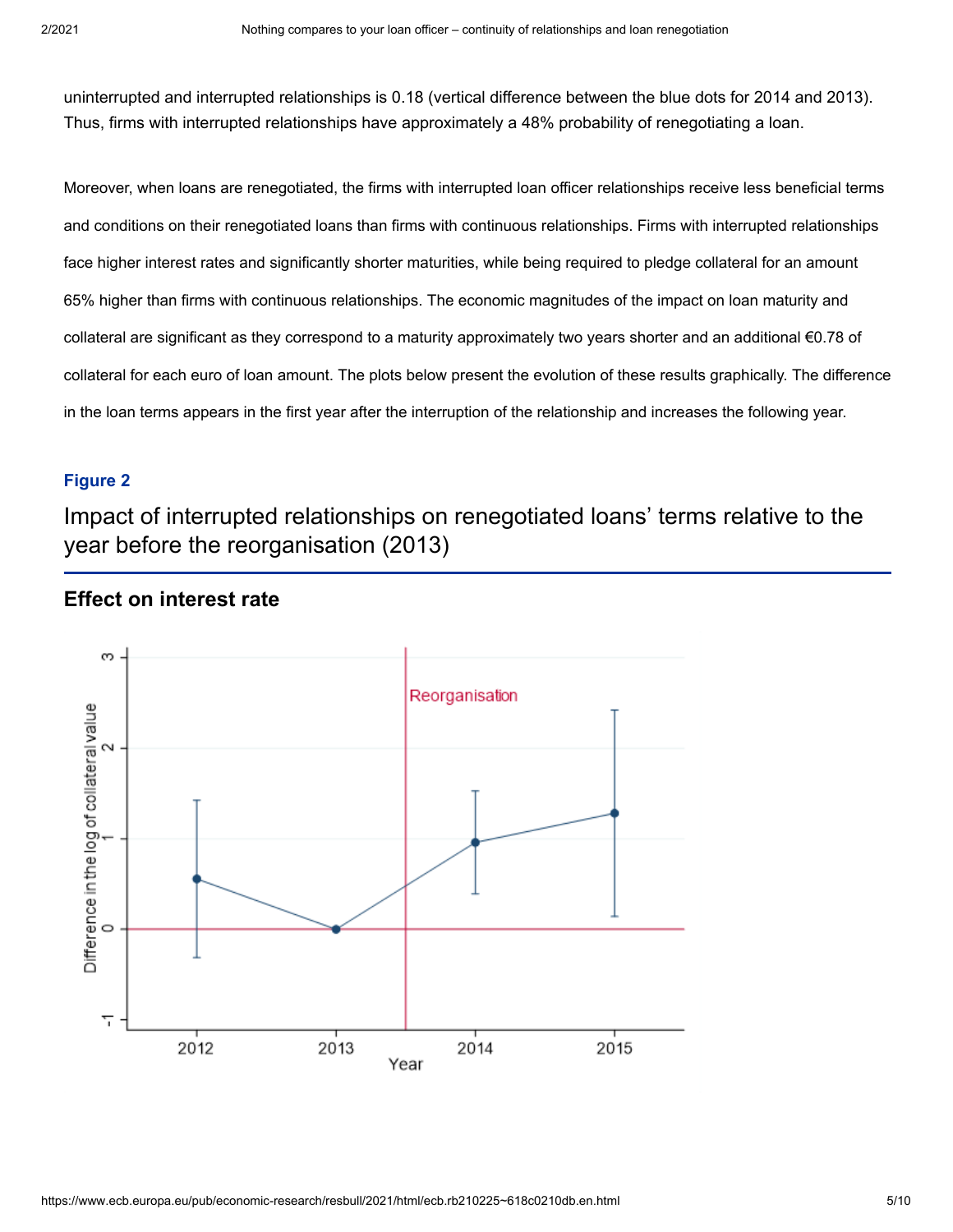## **Effect on remaining days**



## **Effect on collateral value**



Source: Papoutsi (2021).

Notes: The y axis shows the average percentage difference on each of the loan terms between the firms with interrupted relationships and the firms with continuous relationships. The red vertical line shows the time of the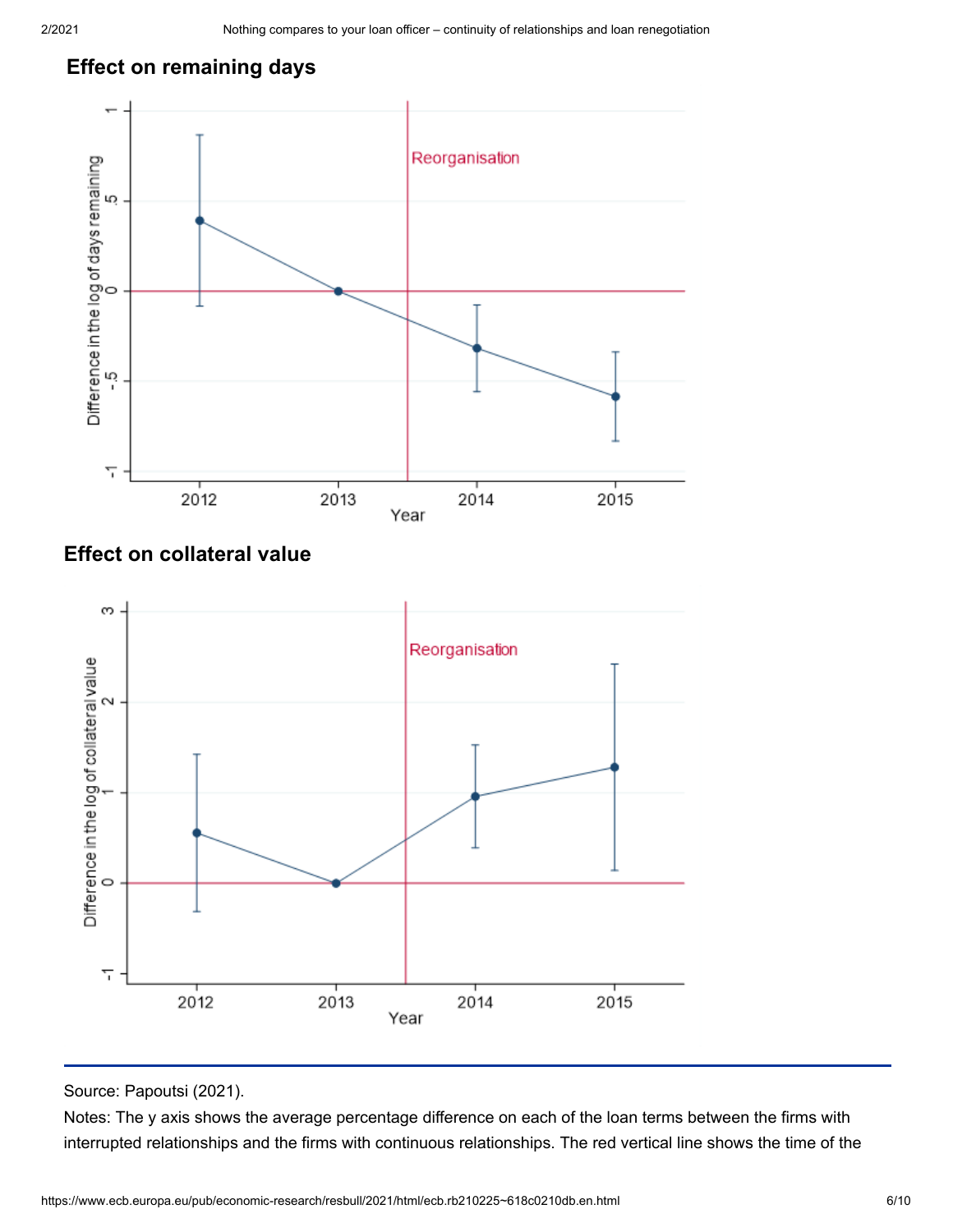reorganisation. The bars correspond to 95% confidence intervals. In panel (a), the dependent variable is the level of the interest rate. In panel (b), the dependent variable is the log of days remaining as a measure of loan maturity. In panel (c), the dependent variable is the log of collateral value. The estimated effects are obtained from a regression of the dependent variables on an interrupted relationship indicator and on region and bank-unit fixed effects. The economic magnitude of the effect on maturity is shown in panel (b) in the following way: a renegotiated loan receives on average a five-year maturity extension and the plot shows that the fractional difference between firms with uninterrupted and interrupted relationships is 0.3 (the vertical difference in the blue dots for 2014 and 2013). Thus, firms with interrupted relationship receive a maturity extension of approximately 3.5 years. The economic effect on the interest rate and on the collateral can be estimated accordingly.

Another finding of the study is that firms raise more equity and reduce their borrowing when the relationship with the loan officer is interrupted. A change in the capital structure indicates that firms cannot simply substitute lending from other banks without cost when the relationship with one bank is interrupted. Firms only partially substitute loans from other banks to make up for reducing the borrowing from the bank where its loan officer relationship was severed. This change in a firm's sources of financing is likely to have material implications for the firm's business model and investments, and consequently for the real economy.

The empirical results suggest that a stable relationship between a particular loan officer and a firm helps to alleviate debt overhang through the acquisition of soft information and that this mostly benefits the firms performing well. This conclusion can be drawn from several tests. First, we do not observe a difference in loan performance in the short run between firms with interrupted relationships and firms with continuous relationships. This means that the effects on the terms and conditions of renegotiated loans cannot be explained by firms performing worse economically. Second, one hypothesis to be examined is whether firms with continuous relationships receive better treatment due to evergreening. If this hypothesis were true, poorly performing firms would renegotiate more often and on better loan conditions than firms performing well, in order to prevent them defaulting on a loan payment. In contrast, the impact of an interrupted loan officer relationship on loan renegotiation is found to be stronger for firms with good repayment histories, high leverage, and positive growth in earnings.

## **Conclusions**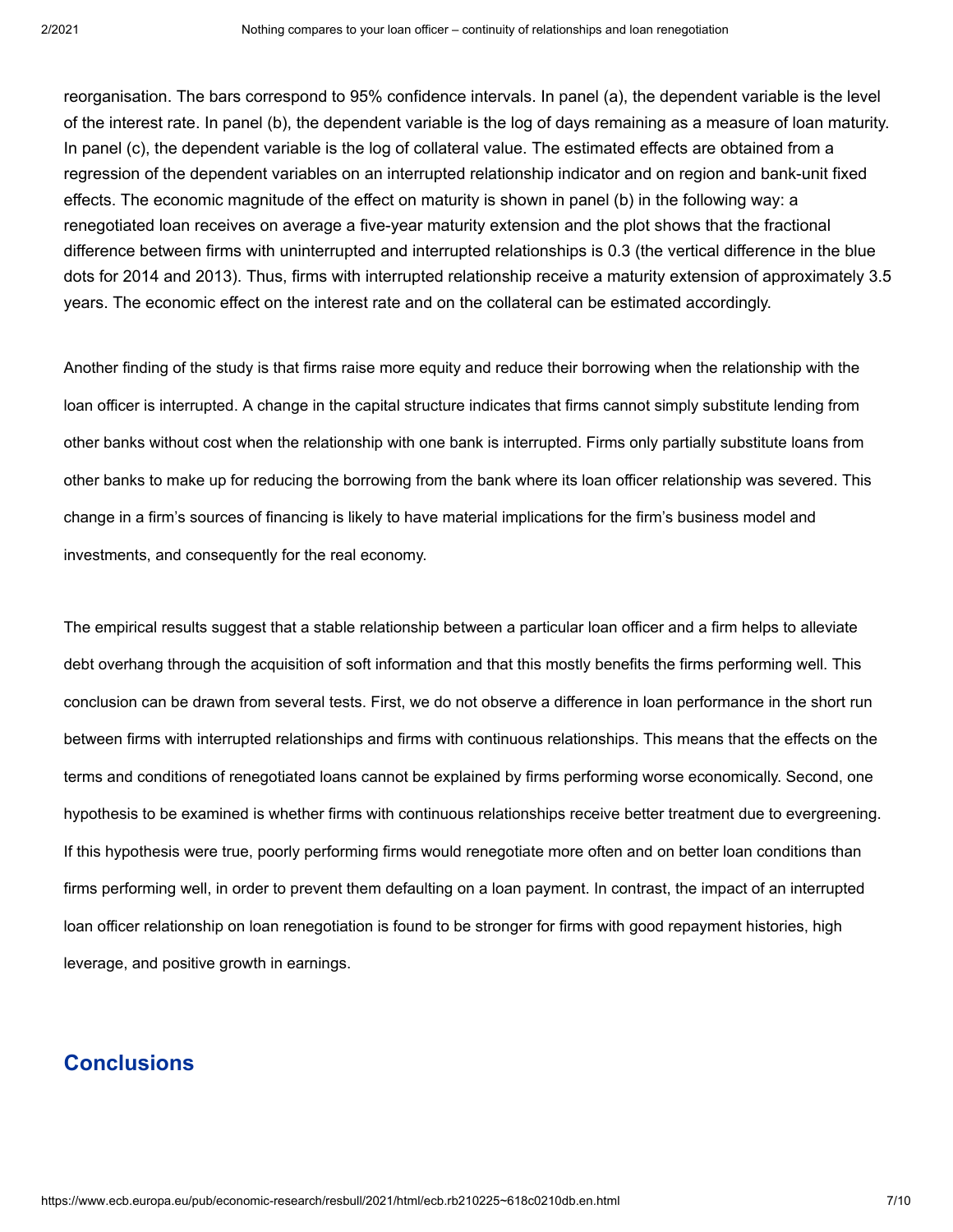The option to renegotiate loans is likely to gain hugely in significance following the COVID-19 outbreak and the subsequent crisis, as loan defaults rise during recession periods. This analysis shows that lending relationships have a significant positive effect on corporate loan renegotiation, mitigating the cost of distress for firms. Even though the analysis is not directly linked to the COVID-19 crisis, it provides strong evidence that continuous lending relationships help firms during default episodes. An uninterrupted relationship between a particular loan officer and a firm helps eliminate frictions that arise when loans are renegotiated. When a relationship is interrupted, the outcome of any renegotiation is less likely to be beneficial for the firm, and an efficient contract is less likely to be achieved.

The estimations presented are probably also representative of other European banks. The analysis draws on a novel dataset on corporate loans and bank reorganisation in Greece, as the uniqueness of the institutional setting combined with the data available allow us to accurately identify the causal effect on loan renegotiation of an interruption in the relationship between a loan officer and a firm. However, the results should be considered as relevant beyond the Greek banking sector. Several banks in the euro area have changed the organisational structure behind their loan officers during the last decade. This was sometimes due to a merger with another bank, and sometimes a cost reduction policy. The results therefore suggest that bank managers, supervisors, and resolution authorities need to be mindful of the potential costs of changing loan officers. For example, in a context of general stress, individual firms could experience interruptions to several different bank loan officer relationships. This in turn could have a significant effect on firms' capital structure and borrowing capacity. These results clearly indicate net benefits for firms of stable loan officer relationships. Indeed, while no one is irreplaceable, when it comes to a firm's relationship with a bank changing loan officer can be a big deal.

## **References**

Cole, S., Kanz, M. and Klapper, L. (2015). "Incentivizing calculated risk-taking: Evidence from an experiment with commercial bank loan officers", *The Journal of Finance,* Vol. 70, pp. 537-575.

Drexler, A., and Schoar, A. (2014). "Do relationships matter? Evidence from loan officer turnover", *Management Science*, Vol. 60, pp. 2722-2736.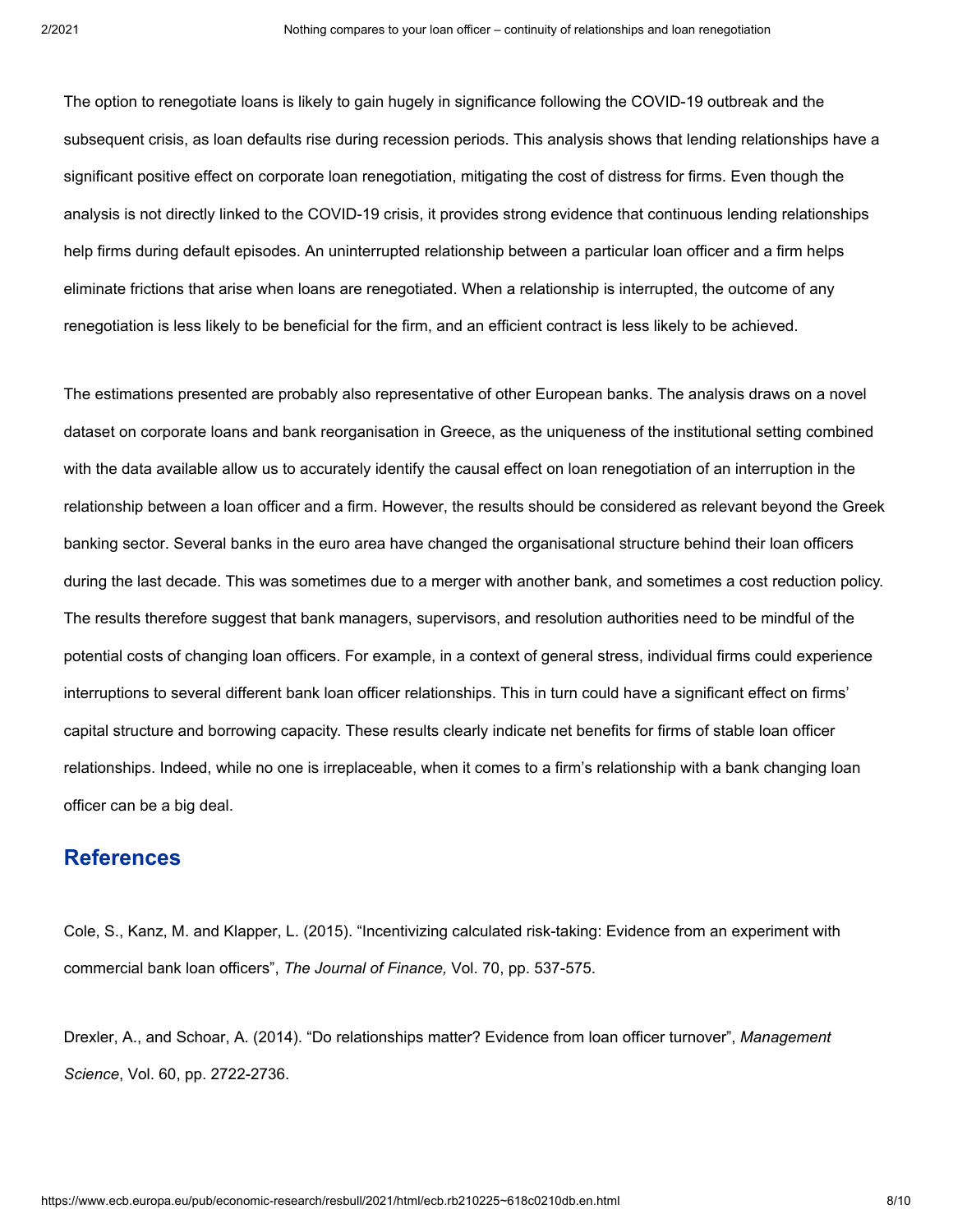Engelberg, J., Gao, P. and Parsons, C. (2012). "Friends with money", *Journal of Financial Economics*, Vol. 103, pp. 169- 188.

Fisman, R., Paravisini, D. and Vig, V. (2017). "Cultural proximity and loan outcomes", *The American Economic Review*, Vol. 107, pp. 457-492.

Haselmann, R., Schoenherr, D. and Vig, V. (2016). "Rent-seeking in elite networks", *SAFE Working Paper Series.*

Hertzberg, A., Liberti, J. and Paravisini, D. (2010). "Information and incentives inside the firm: Evidence from loan officer rotation", *The Journal of Finance*, Vol. 65, pp. 795-828.

Karolyi, S. (2018). "Personal lending relationships", *The Journal of Finance*, Vol. 73, pp. 5-49.

Liberti, J., and Mian, A. (2009). "Estimating the effect of hierarchies on information use", *The Review of Financial Studies*, Vol. 22, pp. 4057-4090.

Papoutsi, M. (2021). "Lending relationships and loan renegotiation: Evidence from corporate loans", *ECB Working Paper series.*

1. This article was written by Melina Papoutsi (Senior Economist, Directorate General Research, European Central Bank). The author gratefully acknowledges the comments of Simone Manganelli, Alexander Popov, and Zoë Sprokel. The views expressed here are those of the author and do not necessarily represent the views of the European Central Bank or the Eurosystem.

2. Related literature has shown that bank-specific governance policies have an effect on the moral hazard behaviour of a loan officer. Hertzberg, Liberti, and Paravisini (2010) present evidence that when a loan officer anticipates rotation, reports about a firm's creditworthiness are more accurate and contain more bad news about the borrower's repayment prospects. Cole, Kanz, and Klapper (2015) show that performance-based compensation leads to greater screening effort and more profitable lending decisions.